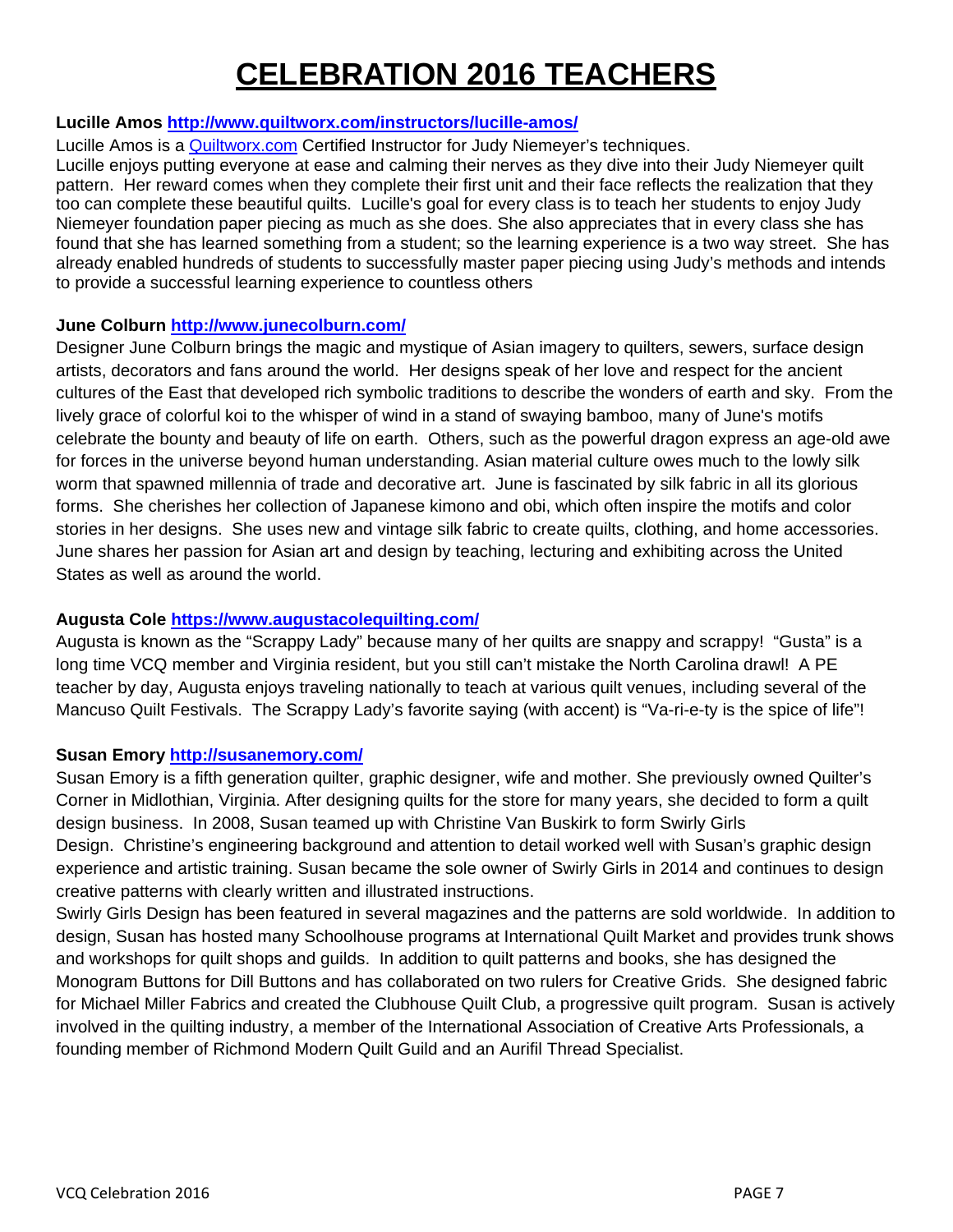#### **Rayna Gillman http://www.studio78.net/index.php**

Rayna Gillman is an internationally known artist and teacher whose work has appeared in galleries and museums across the US. She works spontaneously in mixed media, often using collage and printmaking techniques to add texture to her work.

Rayna brings her intuitive sense of color and design into her work and her classes, infusing her students with a sense of play and encouraging them to use the words "what if?" as they experiment in their own work. She was nominated for the Teacher of the Year Award in 2010 by Professional Quilter Magazine.

She has a B.A. from Mount Holyoke College and studied at the Université de Strasbourg under a Fulbright Grant. She is the author of the best sellers, Create Your Own Free-Form Quilts, and Create Your Own Hand-Printed Cloth, published by C&T and nominated for two book awards.

#### **Diane Kirkhart https://www.jinnybeyer.com/instruction/instructors.cfm**

Diane began her quilting career in the 90s but has been a garment sewer since she was a child, learning her skills from her mother. She is an award-winning appliquér and hand quilter. Because of her exceptional handwork, she was chosen by Ellie Sienkiewicz to quilt a piece for her which appeared in a special exhibit in Houston in 2010 and later in Ellie's book, Ellie Sienkiewicz's Beloved Baltimore Album Quilts.

### **Cheryl See http://www.cseesquilts.com/**

Cheryl See has been quilting since 1993 and started C See's Quilts in 2013. Although Cheryl uses a variety of quilting techniques and styles, she is best known for her handwork, especially with English Paper Piecing. She is often referred to as the 'Hexpert' because of her love of hexagon quilts. In 2012, her quilt Star Struck won Best Hand Quilting for a large quilt in Paducah, Kentucky at the American Quilter's Society. Star Struck is now a part of the permanent collection of the National Quilt Museum in Paducah. In the summer of 2013, Cheryl was the featured artist at the Virginia Quilt Museum for a special exhibit titled 'Hexed'.

Her mission is to create quilt designs that inspire other quilters through lectures, workshops, and patterns. Although traditional techniques are often used to make her quilts, such as English Paper Piecing and hand quilting, this does not mean that the end result will be a traditional quilt.

## **Victoria Findlay Wolfe http://bumblebeansinc.com/**

Contemporary quilter Victoria Findlay Wolfe's quilts show her free modern exploration of the possibilities of the pattern by changing just one thing about it in each quilt. The results honor her roots in the Midwest and her grandmother Elda Wolfe's quilts and show Wolfe's striking originality. Victoria has fine art training and is a painter at heart who has sculpted, still does photography and basically isn't happy unless making something. She always knew she'd become some kind of artist but to her surprise QUILTS became her greatest passion... Victoria used her sewing abilities in her art, which was frowned on at the College of Visual Arts in St. Paul for being "too crafty". After she graduated, she focused all her efforts on art and moved to New York City in 1994. Starting out in NYC was intimidating and expensive, so she always had her sewing machine handy to whip up a few skirts for work. She painted furiously, had a few shows, but in the end, kept coming back to sewing. In 2008 Victoria saw a popular quilting blog online and thought "Hey! I can do that". Victoria's approach to QUILTING is very much the way she draws: using warm up exercises to get started... 15 minutes at a time...15 minutes of "play" and inevitably a QUILT idea emerges. She has authored 2 books: 15 Minutes of Play and Double Wedding Ring Quilts.